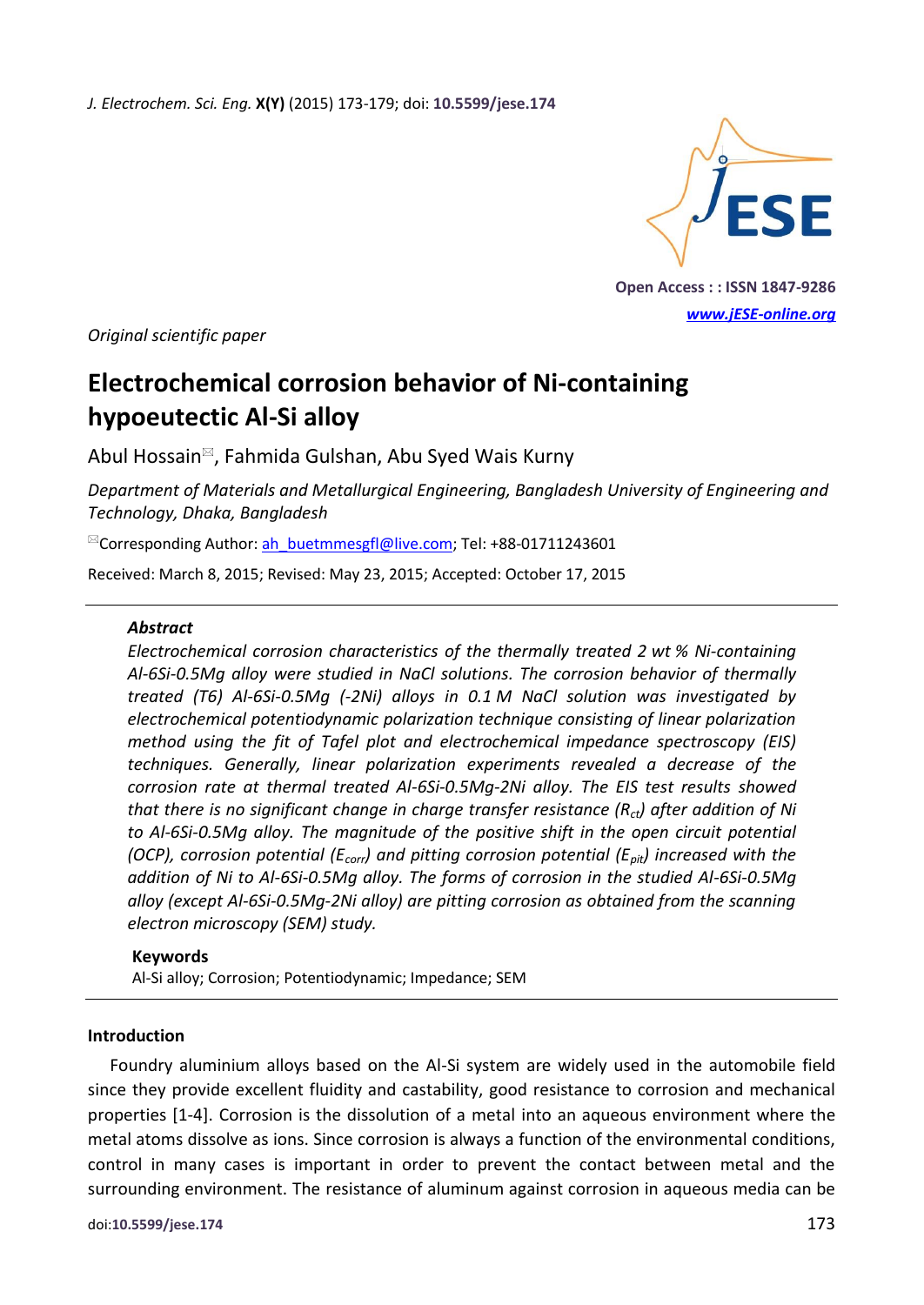attributed to a rapidly formed surface oxide film [5]. Therefore, aluminum has been known to exhibit widely different electrochemical properties in different aqueous electrolytes [6].

Aluminium and its alloys are considered to be highly corrosion resistant under the majority of service conditions [7]. The various grades of pure aluminum are the most resistant, followed closely by the Al-Mg and Al-Mn alloys. Next in order are Al-Mg-Si and Al-Si alloys. The alloys containing copper are the least resistant to corrosion [8] but this can be improved by coating each side of the copper containing alloy with a thin layer of high purity aluminium, thus gaining a three ply metal (Alclad). This cladding acts as a mechanical shield and offers sacrificial protection[9]. When aluminum surfaces are exposed to atmosphere, a thin invisible oxide  $(A<sub>1</sub>,O<sub>3</sub>)$  layer forms, which protects the metal from further corrosion in many environments [7]. This film protects the metal from further oxidation unless this coating is destroyed, and the material remains fully protected against corrosion [9]. The composition of an alloy and its thermal treatment are important do determine the susceptibility of the alloy to corrosion [10-11].

In Ni-containing alloys the eutectic phase E consists of more or less soft 'eutectic Al ( $\alpha E$ )' and hard 'eutectic Si and Al3Ni [12]. When Ni is added to the Al-Si system, the eutectic transformation is characterized by a simultaneous formation of eutectic Si and  $A<sub>3</sub>Ni$  and consequently, eutectic Si and Al<sub>3</sub>Ni form a geometrically entangled system. During the course of a solution treatment eutectic Al3Ni does not significantly change its shape, as can be metallographically observed. Furthermore, in the presence of Ni-aluminides the loss of interconnectivity of eutectic Si is significantly reduced [13-14].

In solution treated Al-Si-Mg alloys containing up to 2% Ni the positive effect of Ni is much more prominent, especially with respect to the yield strength. While Ni-containing alloys the contiguity of the 'eutectic Si and  $Al_3Ni'$  is more or less preserved due to the presence of Ni-aluminides, the spheroidization of the eutectic Si in the Ni-free alloy (AlSi12Mg) results in its reduced contiguity and thus reduced strength [13-14].

New demanding applications are developed continuously. To be able to make the alloys competitive in future applications, assess to powerful tools and methods for materials or/ properties development is essential. The interest in this work for 2 wt% Ni addition to Al-6Si-0.5Mg alloy comes from the possibility to improve the corrosion resistance in the T6 temper. In this study, electrochemical measurements were recorded to characterize the electrochemical behavior of the Al-6Si-0.5Mg (-2Ni) alloys.

#### **Experimental**

Materials preparation: The Al-6Si-0.5Mg (-2Ni) alloys were prepared by melting Al-7Si-0.3 Mg (A356) alloys and adding Al, Ni and Mg into the melt. The melting operation was carried out in a gas fired clay graphite crucible furnace and the alloys were cast in a permanent steel mould. After solidification the alloys were homogenised (500 °C for 24 h), solution treated (540 °C for 2 h) and finally artificially aged (225 °C for 1 h). After heat treatment rectangular samples (30×10×5 mm) were prepared for metallographic observation and subsequent electrochemical test. Deionized water and analytical reagent grade sodium chloride (NaCl) were used for the preparation of 0.1 M solution. All measurements were carried out at room temperature.

Potentiodynamic polarization test: A computer-controlled Gamry Framework TM Series G 300™ and Series G 750™ Potentiostat/ Galvanostat/ZRA was used for the electrochemical measurements. The potentiodynamic polarization studies were configured in cells, using three-electrode assembly: a saturated calomel reference electrode, a platinum counter electrode and the sample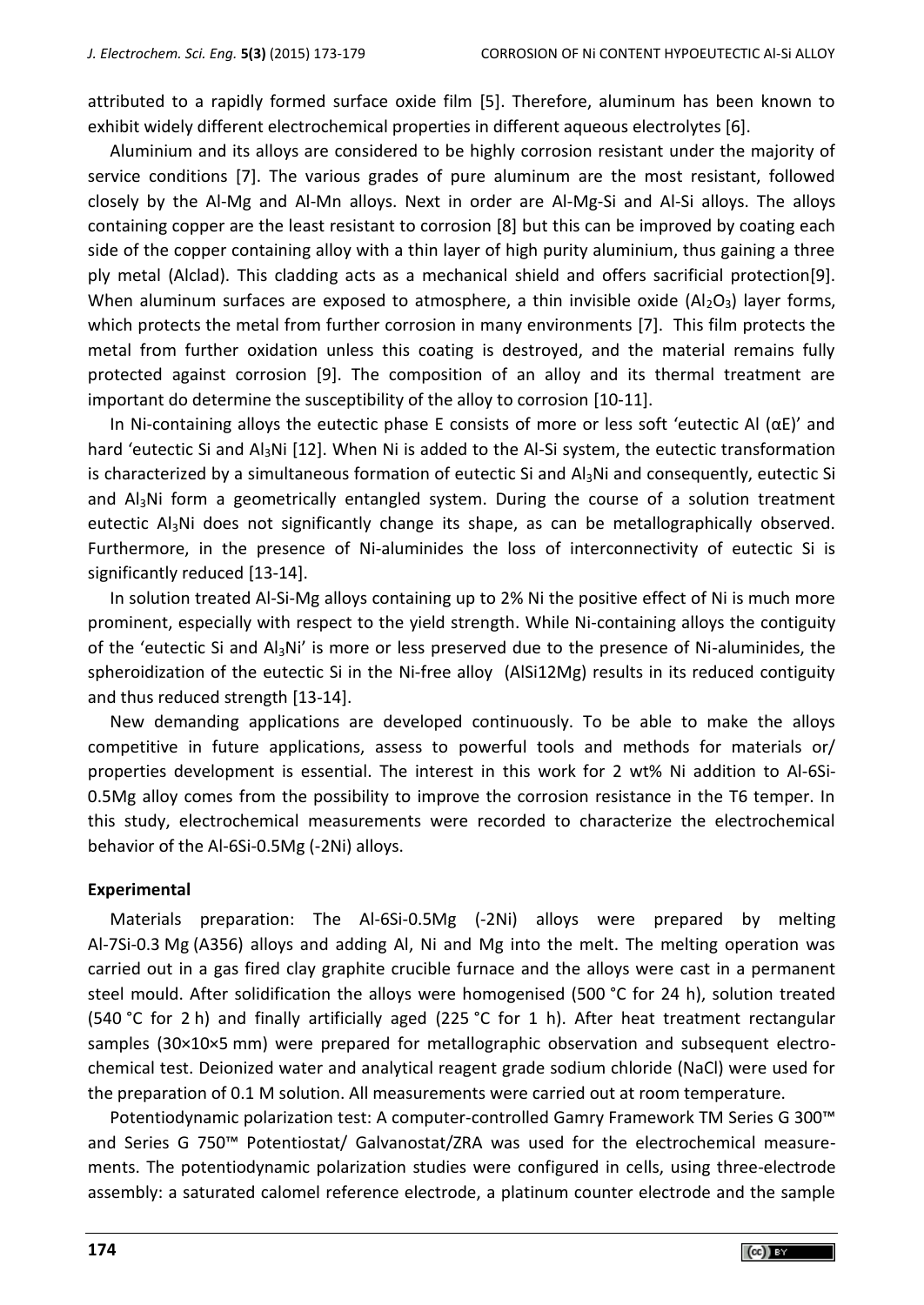in the form of coupons of exposed area of 0.50 cm<sup>2</sup> or 10×5 mm as working electrode. Only one 10×5 mm surface was exposed to the test solution, the other surfaces being covered with Teflon tape. The system was allowed (100 s) to establish a steady-state open circuit potential (OCP). The potential range selected was -1 to +1 V and measurements were made at a scan rate of 0.50 mV/s. The corrosion current ( $I_{\text{corr}}$ ), corrosion potential ( $E_{\text{corr}}$ ), pitting corrosion potential ( $E_{\text{pit}}$ ) and corrosion rate (mpy) were calculated from Tafel curve. The tests were carried out at room temperature in solutions containing 0.1M of NaCl at a fixed and neutral pH value. The corroded samples were cleaned in distilled water and examined under scanning electron microscope.

Electrochemical impedance spectroscopy (EIS) test: As in potentiodynamic polarization test, three electrode cell arrangements were also used in electrochemical impedance measurements. Rectangular samples (10×5 mm) were connected with copper wire and adopted as working electrode. EIS tests were performed in 0.1 M NaCl solution at room temperature over a frequency range of 100 kHz to 0.2 Hz using a 5 mV amplitude sinusoidal voltage. The 10×5 mm sample surface was immersed in 0.1 M NaCl solution (electrolyte). All the measurements were performed at the open circuit potential (OCP). The test cells were maintained at room temperature and the NaCl solution was refreshed regularly during the whole test period. The impedance spectra were collected, fitting the experimental results to an equivalent circuit (EC) using the Echem Analyst<sup>TM</sup> data analysis software and evaluating the solution resistance (*R*s), polarization resistance or charge transfer resistance  $(R_{ct})$  and double layer capacitance  $(C_p)$  of the thermal treated alloys.

## **Results and discussion**

Table 1 shows the Electrochemical Impedance Spectroscopy (EIS) test results.

| <b>TUBIC 1.</b> Impeddice test results |                |                   |                   |               |  |  |
|----------------------------------------|----------------|-------------------|-------------------|---------------|--|--|
| Alloy compositions                     | $R_{s}/\Omega$ | $R_{\rm ct}$ / kQ | $C_{\rm p}/\mu$ F | OCP, V vs.SCE |  |  |
| Al-6Si-0.5 $Mg$                        | 40.37          | 15.57             | 1.259             | $-0.8454$     |  |  |
| Al-6Si-0.5Mg-2Ni                       | 40.53          | 14.44             | 1.645             | $-0.6814$     |  |  |

## *Table 1. Impedance test results*

Table 2 shows the potentiodynamic polarization test results obtained from the electrochemical tests.

| Alloy compositions | $I_{\rm corr}/\mu A$ | $E_{\text{corr}}/$ mV | $E_{\rm pit}$ / mV | Corrosion rate, mm/year |
|--------------------|----------------------|-----------------------|--------------------|-------------------------|
| Al-6Si-0.5 $Mg$    | 6.30                 | -764                  | -480               | 5.287                   |
| $Al-6Si-0.5Mg-2Ni$ | 2.54                 | -720                  | -426               | 2.132                   |

*Table 2. Potentiodynamic polarization test results*

## *Electrochemical corrosion characteristics*

## Electrochemical Impedance Spectroscopy

The open circuit potential (OCP) with exposure time of aged Al-6Si-0.5Mg (-2Ni) alloys in 0.1 M NaCl solution is shown in Table 1. Large fluctuations in open circuit potential for the alloys were seen initially but, after a period of exposure the OCP fluctuation decreased and reached steady state. The steady state OCP of Ni free alloy (Al-6Si-0.5Mg) is -0.8454V and the Al-6Si-0.5Mg-2Ni alloy -0.6814 V. The OCP values mainly depend on the chemical compositions and thermal history of the alloys.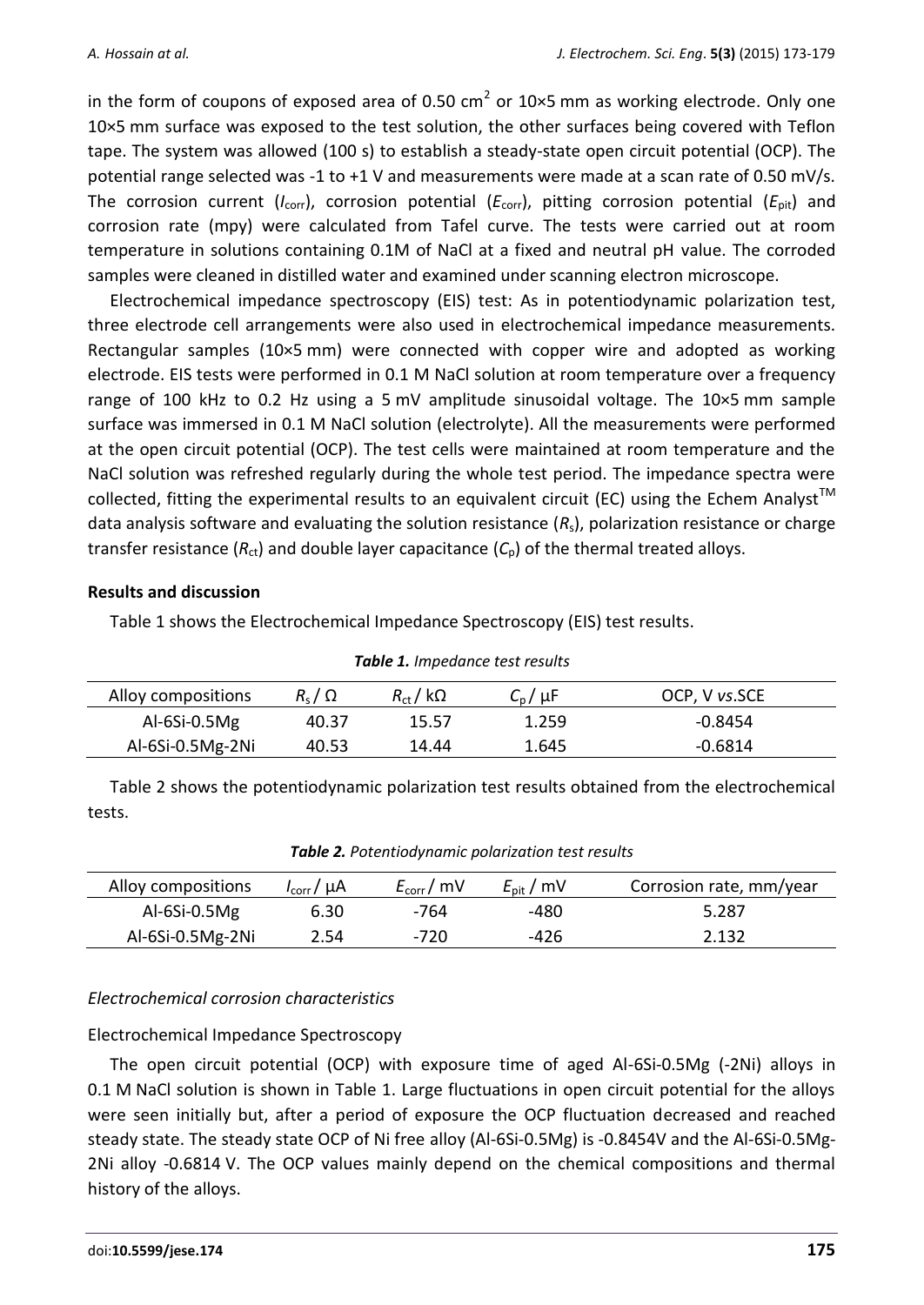The data obtained were modeled and the equivalent circuit that best fitted to the experimental data is shown in Figure 1.  $R_s$  represent the ohmic solution resistance of the electrolyte.  $R_{ct}$  and  $C_p$ are the charge transfer resistance and electrical double layer capacitance respectively, which correspond to the Faradaic process at the alloy/media interface. Figure 2 shows the Nyquist diagrams (suggested equivalent circuit model shown in Figure 1) of the Al-6Si-0.5Mg (-2Ni) alloys in 0.1M NaCl in de-ionized water. In Nyquist diagrams, the imaginary component of the impedance (*Z*") against real part (*Z*') is obtained in the form of capacitive-resistive semicircle for each sample.



*Figure 1. Electrical equivalent circuit used for fitting of the impedance data of Al-6Si 0.5Mg (-2Ni) alloys*



*Figure 2. Nyquist plots for the Al-6Si-0.5Mg (-2Ni) alloys*

Figure 3 shows the experimental EIS results in Bode magnitude diagram for Al-6Si-0.5Mg (-2Ni) alloys. Bode plots show the total impedance behaviour against applied frequency. At high frequencies, only the very mobile ions in solution are excited so that the solution resistance (*R*s) can be assessed. At lower intermediate frequencies, capacitive charging of the solid-liquid interface occurs. The capacitive value  $C_p$  can provide very important information about oxide properties when passivation or thicker oxides are formed on the surface. At low frequency, the capacitive charging disappears because the charge transfer of electrochemical reaction can occur and this measured value of the resistance corresponds directly to the corrosion rate. For this reason, this low frequency impedance value is referred to as polarization or charge transfer resistance ( $R_{\rm ct}$ ).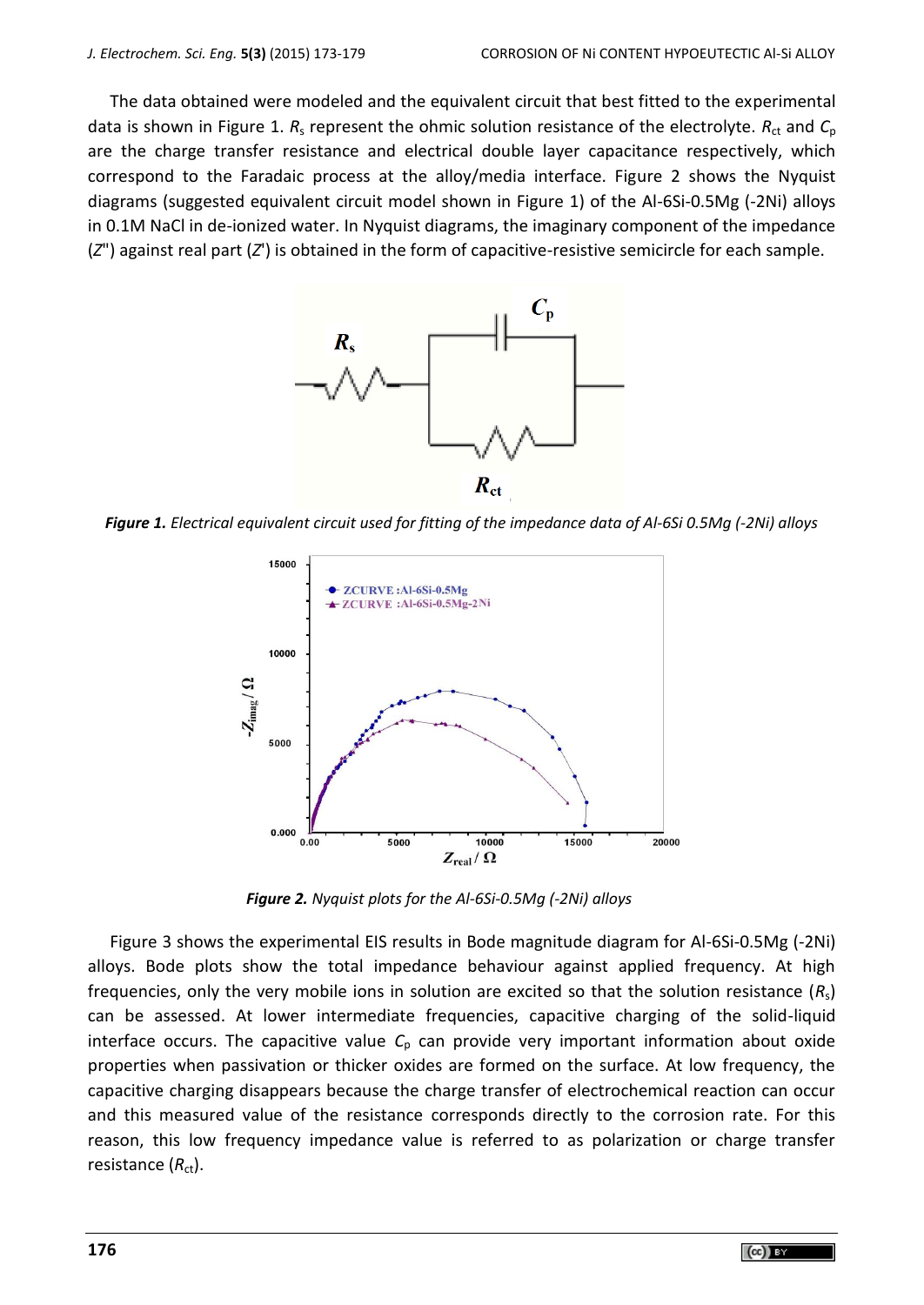The solution resistances (*R*s) of the alloys (Table. 1) are very similar to each other. So there are insignificant changes of  $R_s$  values for the alloys during EIS testing. The  $R_s$  values are negligible with respect to R<sub>ct</sub> and the electrolyte behaves as a good ionic conductor. Impedance measurements showed that in 0.1M NaCl solution, for the Ni free Al-6Si-0.5Mg alloy, the charge transfer resistance (R<sub>ct</sub>) value in 0.1M NaCl solution is 15.57 kΩ, and this is slightly decreased to 14.44 kΩ with the addition of 2 wt % Ni to the Al-6Si-0.5Mg alloy. The decrease in the charge transfer resistance indicates a decrease in the corrosion resistance of the alloy with Ni addition. The double layer capacitance (*C*p) of the Ni free Al-6Si-0.5Mg alloy is 1.259 µF, which is the lower value between the alloys investigated. The double layer capacitance (1.645 µF) of Al-6Si-0.5Mg alloy increased with an addition of 2 wt % Ni.



*Figure 3. Bode plots for the Al-6Si-0.5Mg (-2Ni) alloys*

Potentiodynamic polarization

Potentiodynamic polarization curves of Al-6Si-0.5Mg (-2Ni) alloys are shown in Figure 4. Anodic current density of Al-6Si-0.5Mg alloy increased with Ni addition. The addition of Ni caused the formation of micro-galvanic cells in α-Al matrix.



*Figure 4. Potentiodynamic polarization curves for the thermal aged Al-6Si-0.5Mg (-2Ni) alloys*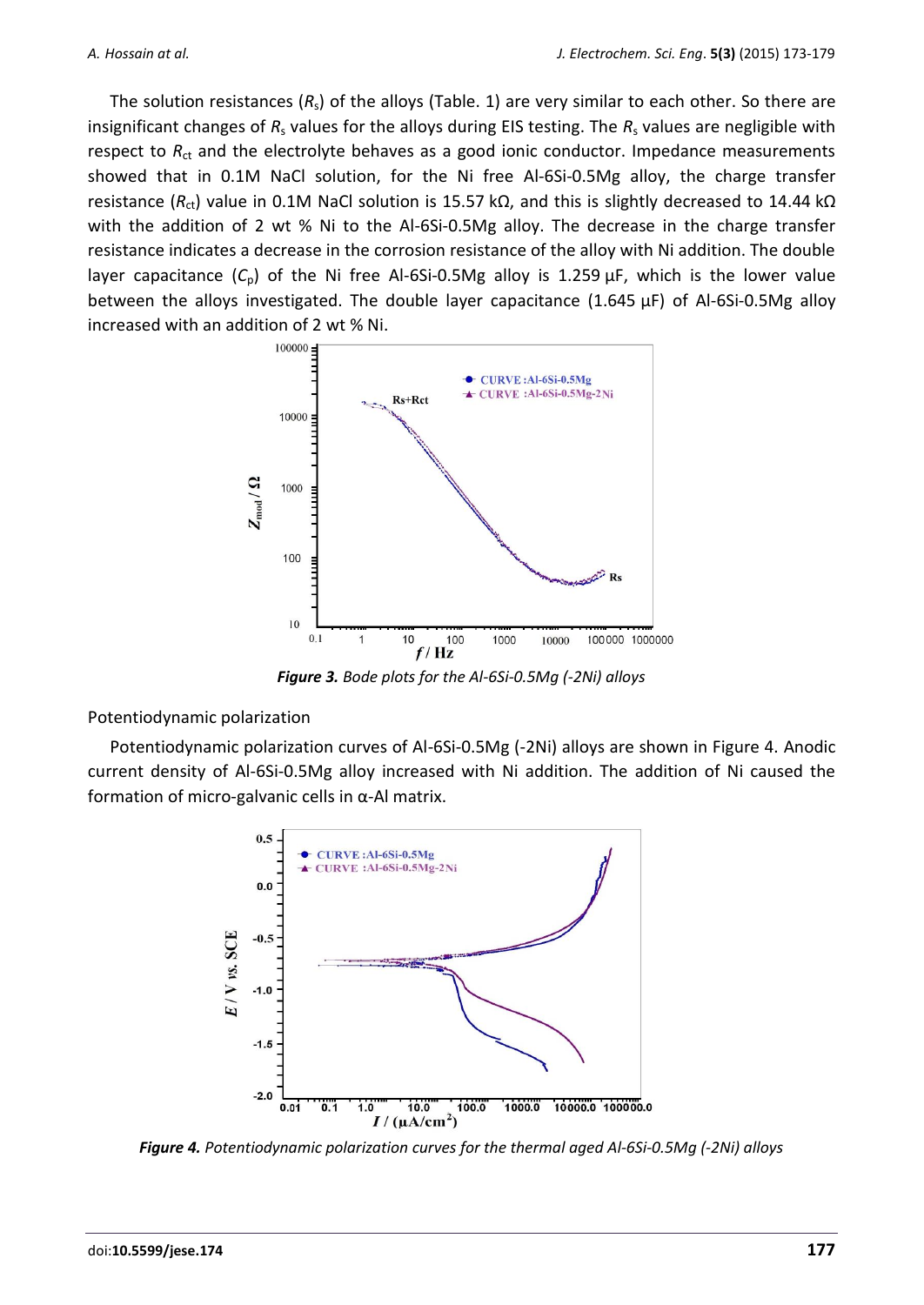The different intermetallic compounds (like Mg<sub>2</sub>Si, Al<sub>3</sub>Ni etc.) can lead to the formation of micro-galvanic cells because of the difference of corrosion potential between intermetallics and αaluminum matrix. With the addition of 2wt% Ni, the corrosion potential of the alloy shifted towards more positive value (-720mV). Pitting corrosion potential ( $E<sub>pit</sub>$ ) of the Ni content alloys also shifted towards more positive values (from -480mV to -426mV). Potentiodynamic tests showed that in 0.1 M NaCl solution, addition of Ni in the Al-6Si-0.5Mg alloy decreases the corrosion current (*I<sub>corr</sub>*). For the Ni free Al-6Si-0.5Mg alloy, the corrosion current (*I<sub>corr</sub>*) value in 0.1 M NaCl solution is 6.3µA, and this decreased to 2.54 µA with the addition of 2 wt % Ni to the Al-6Si-0.5Mg alloy and the corresponding corrosion rate decreases for the alloy (Al-6Si-0.5Mg-2Ni alloy =  $2.132$  mm/year).

## *Microstructural investigation*

The microstructures of some selected as-corroded samples were observed under SEM. Several pits were visible in the Ni free sample examined. It is probable that the pits are formed by the intermetallics dropping out from the surface due to the dissolution of the surrounding matrix. However, it is also possible that the pits are caused by selective dissolution of the intermetallic/or particles of the second phase precipitates.



*Figure 5. SEM Secondary Electron Image of the damaged surface morphology of as-corroded Al-6Si-0.5Mg alloy.*



*Figure 6. SEM Secondary Electron Image of the damaged surface morphology of Al-6Si-0.5Mg-2Ni alloy.*